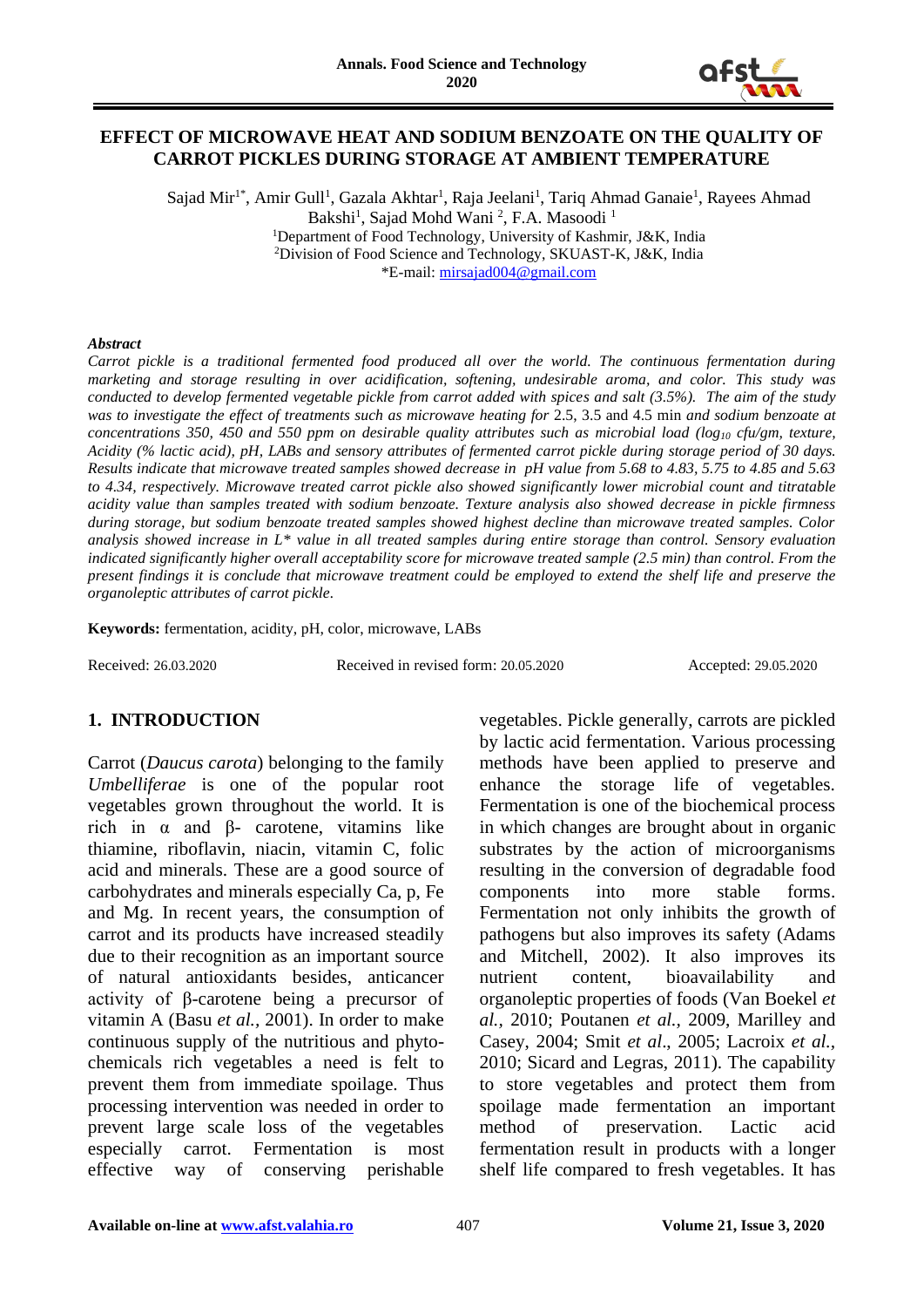

been found that fermentation increases acidity of foods and inhibits spoilage of food products. The aim of the present study was to utilize sodium benzoate and microwave treatment for control of over acidification of the pickle in order to enhance its shelf life and consumer's acceptability during storage and marketing.

## **2. MATERIALS AND METHODS**

## **Plant material**

Carrots were purchased from local market of Hazratbal, Srinagar. Carrots free from physical damage and other defects were used for preparation of the product.

## **Chemicals**

The chemicals used for physico-chemical and microbial analysis were obtained from HIMEDIA, India. All the chemicals used were of analytical grade and purity of 99%.

## **Preparation of carrot pickle**

The carrots were thoroughly washed under running water to remove the dirt. The carrots were peeled and tops were cut off. Washed carrots were shredded into pieces (2-3 cm in length and 1 cm thick) and weighed. Carrot slices were exposed to sunlight for few hours with periodic turnings in order to remove the surface moisture. The carrots slices were then mixed with specific quantity of spices and 3.5 % of the salt was added to it. Fermentation was carried out in previously sterilized containers at 22<sup>o</sup>C. The samples were monitored continuously until desirable acidity was achieved. The fermented product was subjected to sodium benzoate and microwave treatments. Sodium benzoate was added to three samples at concentrations of 350, 450 and 550 ppm, respectively, while as the other three samples was subjected to microwave treatment for 2.5, 3.5 and 4.5 min. The treated product was then filled into glass bottles separately and was labeled as T1, T2, T3, T4, T5 and T6, respectively. One lot kept as untreated was used as control (C). The product prepared was analyzed after 15, 20, 25 and 30 days of fermentation for chemical analysis.

## **Microbial analysis**

Microbial analysis was carried out by the method as described by American Public Health Association (APHA, 1984).

## **Sensory analysis**

The sensory analysis of the fermented product was done by using 9- point hedonic scale for attributes like, flavour, sourness, firmness and colour.

## **Physicochemical analysis**

The pH of the samples was determined by pH meter (HI 2215 pH/ORP meter). Acidity of the samples was determined by titrating against standard alkali (0.1N NaOH) using phenolphthalein as indicator and results are expressed as percent lactic acid.

## **Texture analysis**

 The texture of the fermented pickles was done by 5-blade Kramer share cell (HDP/KS5) using texture analyzer (Stable Micro system, Model TA.XT plus, England). Texture profile analysis (TPA) was performed in duplicate. The conditions of texture analysis were as follows: test speed 3 mm/sec, post- test speed 10 mm/sec, maximum load 50kg, distance 25mm and trigger type 'button'.

## **Surface color measurement**

The color values of the samples were measured by a Hunter Color Lab (Mini Scan XE Plus, model No. 45/0-L, Hunter Associates Laboratory, Reston, VA). The measurements were expressed in  $L^*$ ,  $a^*$ , and  $b^*$  values. Three replicates measurements were performed and results were averaged.

## **Statistical analyses**

The statistical analyses were performed using the IBM SPSS statistics 21 (SPSS Inc., USA). The differences among the treatments were evaluated statistically by one-way analysis of variance (ANOVA) and Duncan's multiple tests. All data were two sided at the 5% significance level and are reported as means  $\pm$ standard deviations (SDs).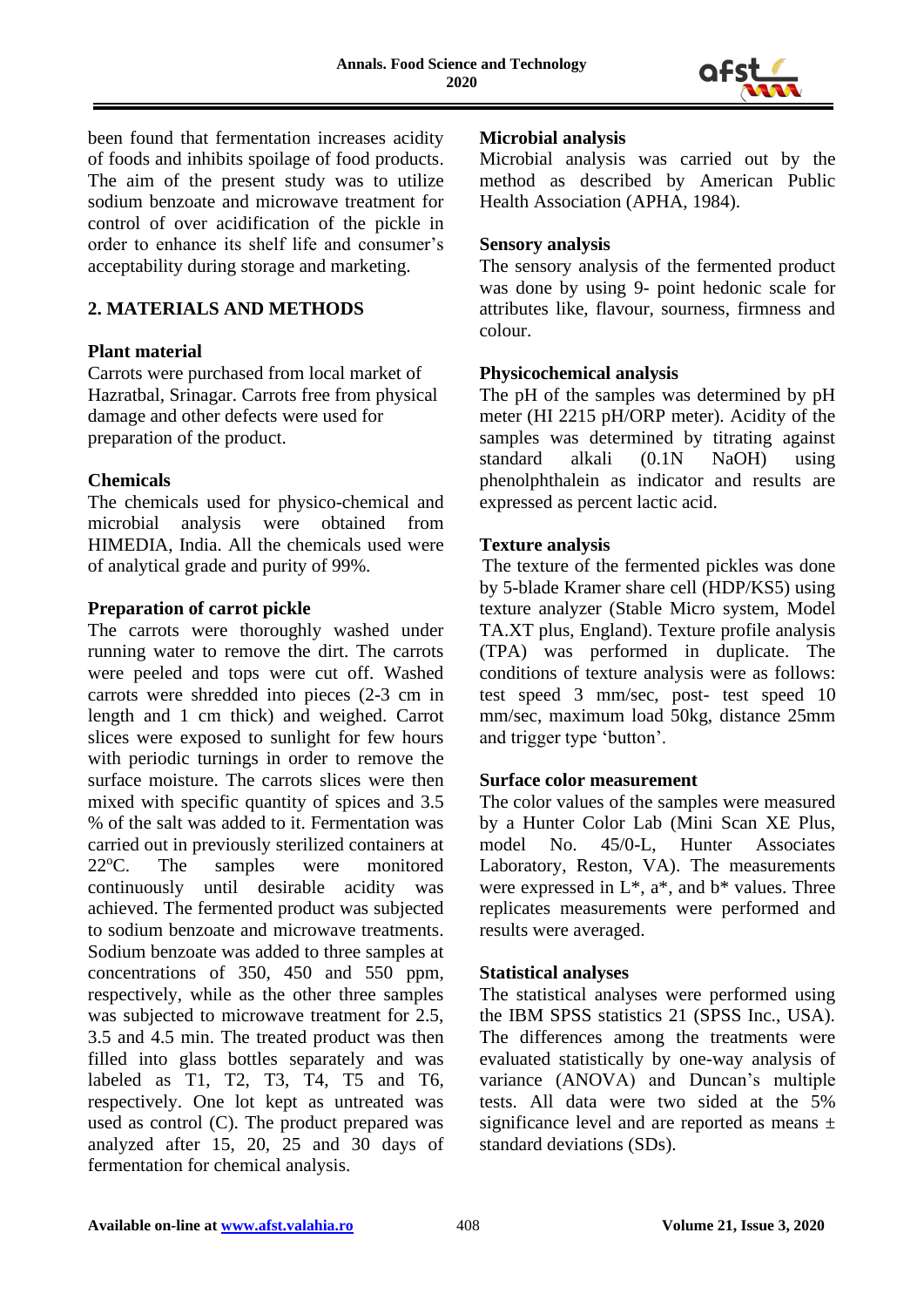

## **3. RESULTS AND DISCUSSION**

## **Microbial analysis**

The values of the microbial count  $(\log_{10} c f u/g)$ for the different samples are shown in the Figure 1. The LAB count  $(log_{10} cfu/g)$  in the control sample was found to increase rapidly reaching to a value of 8.30 at the 15-day of fermentation and continued to increase to 8.80 till 30- day fermentation. Similar trend in microbial load was recorded in all samples treated with benzoate. But in case of microwave treated samples with there was a significant decrease in microbial count. After 30 days, the samples treated with 350, 450 and 550 ppm sodium benzoate had microbial counts ( $log_{10}$  cfu/g) of 8.70, 6.98 and 6.35, respectively. Whereas the corresponding values for samples treated with 2.5, 3.5 and 4.5 min microwave were 5.13, 5.10 and 5.00, respectively. Thus, in there was decrease in microbial load which resulted in nonsignificant change in the pH value throughout the storage period. The observation revealed that microwave treatment had better control on microbial population as compared to sodium benzoate treatments. (Hariharan *et al.,* 2014; Arenzana *et al.,* 2012; Jankovic *et al.,* 2014**)**.

## **Sensory evaluation**

 The score obtained for different attributes of the samples are presented in Table 1. The result shows that the sensory quality of the control sample received highest rating from the panelists. The sensory quality of the samples treated with 50 ppm benzoate also received same score as control from the panelist. Among samples treated with microwave 2.5 min received significantly higher sensory scores from the panelists than the other samples. These results are in accordance with the previous studies (Turantas *et al.,* 1999). The samples that received microwave treatment for 3.5 and 4.5 min. received the lowest scores due to the degradation of texture and the slight cooked appearance of color by microwave heating.



| <b>Treatment</b> | $15 \mathrm{day}$           | $20 \text{ day}$            | $25 \text{ day}$            | 30 day                      |
|------------------|-----------------------------|-----------------------------|-----------------------------|-----------------------------|
|                  | $6.9 \pm 0.01$ <sup>a</sup> | $6.8 \pm 0.08$ <sup>d</sup> | $7.7 \pm 0.15$ <sup>g</sup> | $7.3 \pm 0.05^{\rm b}$      |
| T1               | $6.3 \pm 0.08$ <sup>f</sup> | $6.6 \pm 0.02^b$            | $5.4 \pm 0.10$ <sup>d</sup> | $7.3 \pm 0.08$ <sup>a</sup> |
| <b>T2</b>        | $6.5 \pm 0.15$ <sup>d</sup> | $6.7 \pm 0.02$ <sup>f</sup> | $5.8 \pm 0.04$ <sup>f</sup> | $5.9 \pm 0.15^a$            |
| T <sub>3</sub>   | $6.6 \pm 0.02^b$            | $6.9 \pm 0.01$ <sup>c</sup> | $6.3 \pm 0.05^b$            | $6.4 \pm 0.03$ <sup>c</sup> |
| <b>T4</b>        | $7.3 \pm 0.15$ <sup>g</sup> | $7.8 \pm 0.03$ <sup>g</sup> | $7.9 \pm 0.40^e$            | $7.9 \pm 0.15$ <sup>d</sup> |
| <b>T5</b>        | $6.6 \pm 0.05^{\rm b}$      | $7.4 \pm 0.01$ <sup>c</sup> | $7.7 \pm 0.03$ <sup>g</sup> | $6.2 \pm 0.03^e$            |
| T6               | $6.9 \pm 0.02$ <sup>c</sup> | $6.7 \pm 0.05$ <sup>f</sup> | $6.2 \pm 0.04$ c            | $5.9 \pm 0.04$ <sup>f</sup> |

|  |  |  | Table 1. Overall acceptability of fermented carrot at different storage periods |
|--|--|--|---------------------------------------------------------------------------------|
|  |  |  |                                                                                 |

Values are means ±SD and different letters within a colum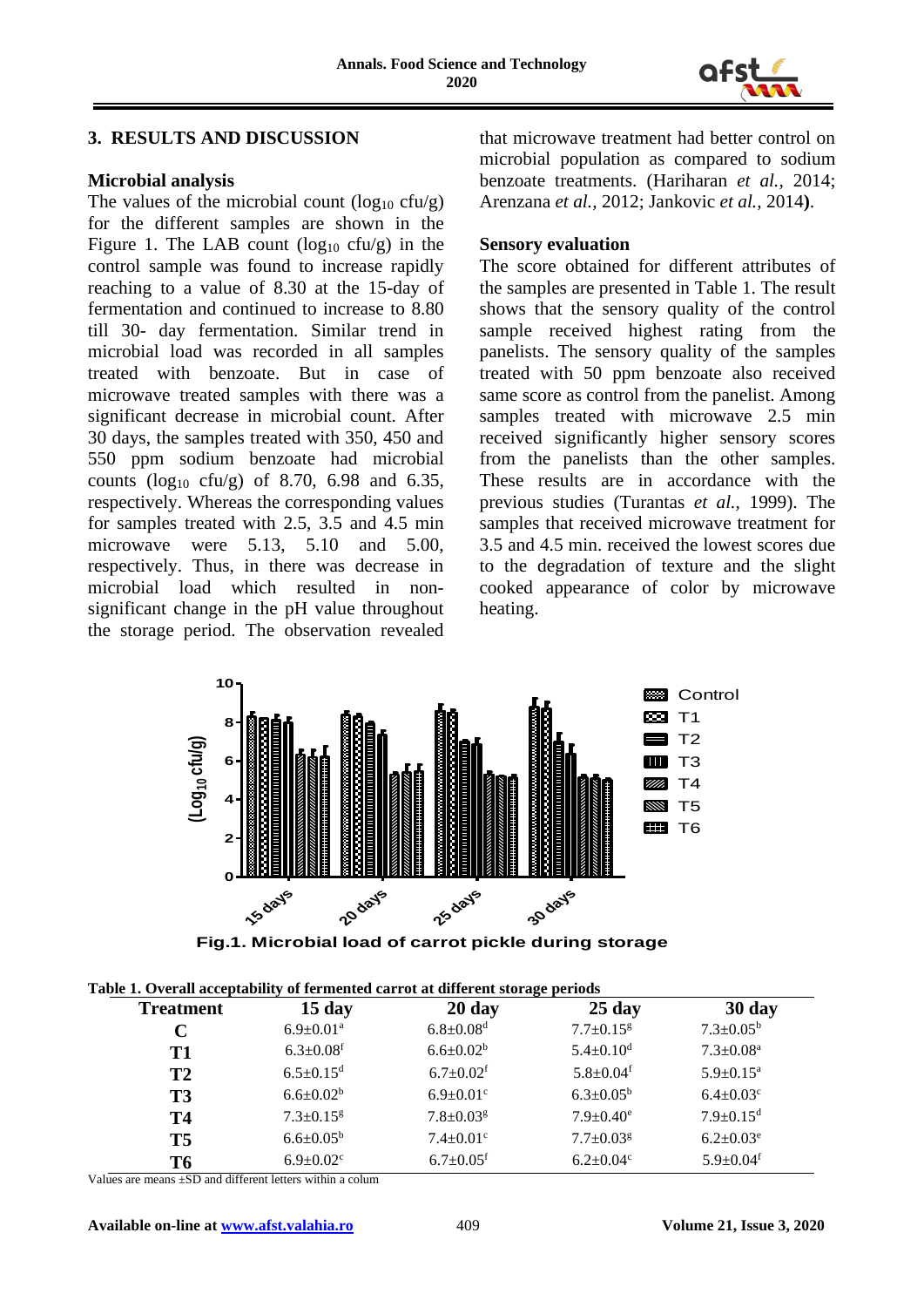

## **pH value**

 The results obtained for the pH value are shown in the Figure 2.

The initial pH value of the raw sample was 6.6- 6.8 and apparently decrease in all fermented samples. Several studies had reported such a decreasing trend in the pH values of the pickles during storage (Hariharan *et al.,* 2014; Dhanapal *et al.,* 1994). In case of control the pH value decreased from 5.72 -3.64, 30 day of fermentation. It was found that in the samples treated with microwave or 2.5, 3.5 and 4.5 min. the pH decreased from (5.68-4.83), (5.75-4.85) and (5.63-4.34), respectively during storage.

The samples treated with the sodium benzoate at the concentration of 350and 450 ppm did not showed any significant decrease in the pH value during the fermentation. However, in case of sample treated with sodium benzoate at 550 ppm showed a significant change in the pH value during fermentation (Fig. 2).

The pH value decreased from 5.79 at 15 day of fermentation to 3.96 at 30 day of fermentation.

The same trend in the decrease of pH value in the garlic pickle has been earlier reported by Raja et al., (2016).

# **Titratable acidity**

The values of titratable acidity obtained for the different samples are shown in the Figure (3). The value of acidity for the raw material was 0.09% as lactic acid. The values for acidity (%) of samples treated with 350, 450 and 550 ppm sodium benzoate were 0.91, 0.90 and 0.93, respectively at 15-days which increased to 1.43, 1.49 and 1.39, respectively after 30 day of storage.

The sample treated with microwave for 2.5, 3.5 and4.5 min. had an initial acidity of 1.03, 0.97 and 0.92% respectively which increases to 0.82, 0.83 and 0.84% respectively. It is evident from the results that microwave treatment had a better control on acid production than sodium benzoate and the effect can be attributed to destruction of lactic acid bacteria by Arenzana *et al.,* 2012 Jankovik *et al,* (2014).

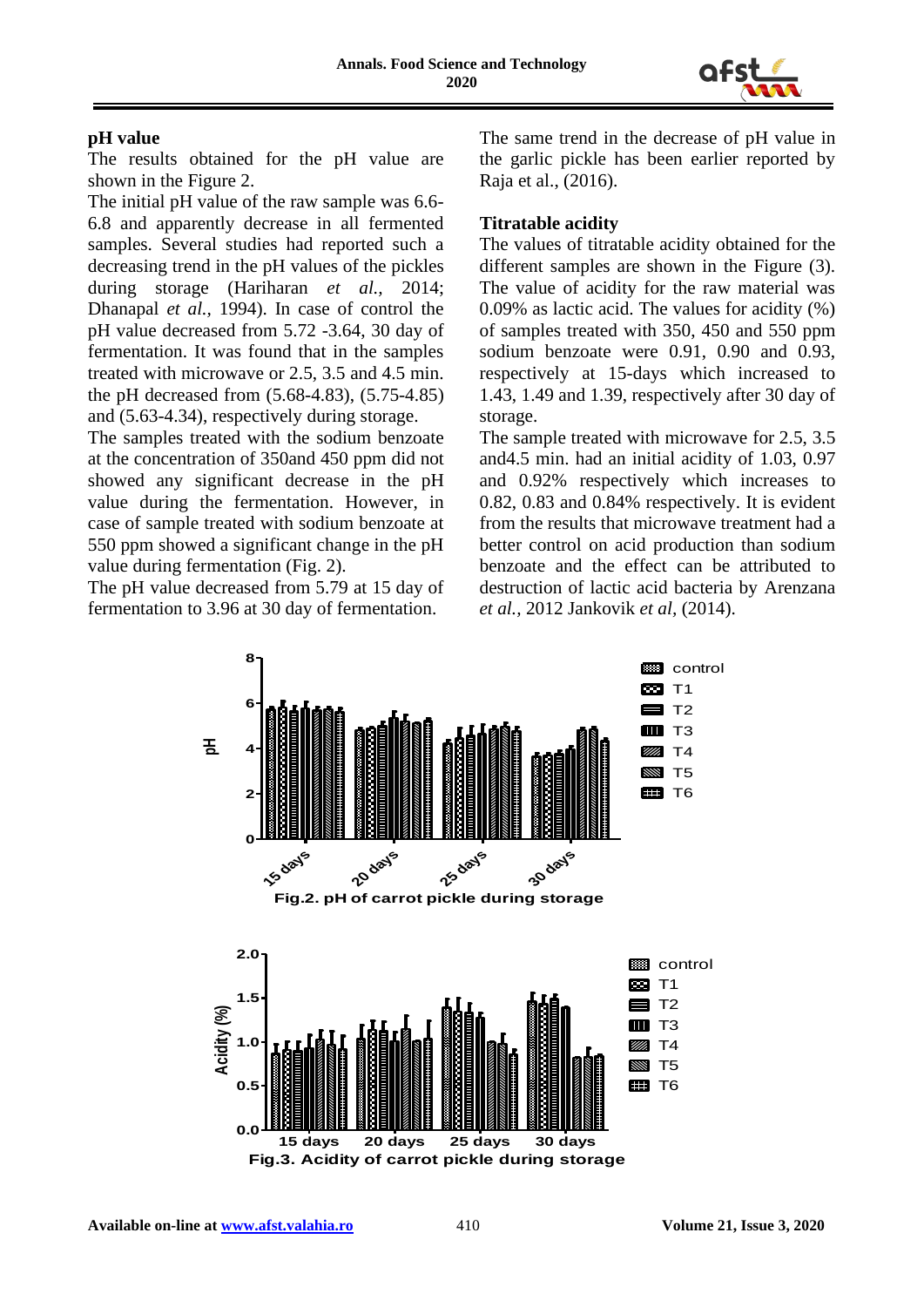

| <b>Treatment</b> | $15 \text{ day}$             | $20 \text{ day}$             | $25 \text{ day}$             | 30 day                      |
|------------------|------------------------------|------------------------------|------------------------------|-----------------------------|
| $\mathbf C$      | $7.7+0.15^{\rm a}$           | $7.3 \pm 0.05$ <sup>bc</sup> | $6.9 \pm 0.01$ <sup>a</sup>  | $6.8 \pm 0.08$ <sup>a</sup> |
| T <sub>1</sub>   | $7.3 \pm 0.08$ <sup>d</sup>  | $6.6 \pm 0.02$ <sup>f</sup>  | $6.3 \pm 0.08$ e             | $5.4 \pm 0.10$ <sup>f</sup> |
| T2               | $7.0 \pm 1.4$ <sup>f</sup>   | $6.7 \pm 0.02$ <sup>e</sup>  | $5.9 + 0.15$ <sup>g</sup>    | $5.8 \pm 0.04$ <sup>e</sup> |
| T <sub>3</sub>   | $6.9 \pm 0.01$ <sup>e</sup>  | $6.6 \pm 0.02$ <sup>fg</sup> | $6.3 \pm 0.05$ <sup>ef</sup> | $5.0 \pm 0.11$ g            |
| <b>T4</b>        | $7.6 \pm 0.03$ <sup>c</sup>  | $7.3 \pm 0.15^b$             | $6.7 \pm 2.0^b$              | $6.2 \pm 1.3$ dc            |
| <b>T5</b>        | $7.7 \pm 0.03$ <sup>ab</sup> | $7.4 \pm 0.01$ <sup>a</sup>  | $6.6 \pm 0.05$ <sup>d</sup>  | $6.2 \pm 0.03$ <sup>c</sup> |
| <b>T6</b>        | $7.0 \pm 1.4$ <sup>fg</sup>  | $6.9 \pm 0.02$ <sup>d</sup>  | $6.7 \pm 0.05^{\rm bc}$      | $6.3 \pm 0.04^b$            |

#### **Table 2: Texture values (Firmness) of fermented carrot at different storage periods**

Values are means ±SD and different letters within a column indicates significant differences (p<0.05) among samples by Duncan's test

#### **Table 3. Color value of fermented carrot during storage**

| <b>Sample</b>  | <b>Attributes</b> | 15 days                | 20 days             | 25 days            | 30 days             |
|----------------|-------------------|------------------------|---------------------|--------------------|---------------------|
| <b>Control</b> | $L^*$             | $36.54^c$              | $39.90^{\text{a}}$  | $37.41^{b}$        | 36.38 <sup>cd</sup> |
|                | $a^*$             | $-1.77$ <sup>a</sup>   | $-1.22d$            | 1.43 <sup>c</sup>  | $1.63^b$            |
|                | $b^*$             | 7.96 <sup>d</sup>      | 8.93 <sup>c</sup>   | $10.33^{b}$        | $11.30^a$           |
| $T_1$          | $L^*$             | $37.82^{\overline{d}}$ | $39.94^{\circ}$     | 40.31 <sup>a</sup> | $41.22^{ab}$        |
|                | $a^*$             | $-1.54$ <sup>d</sup>   | $-1.58^{b}$         | 1.43 <sup>c</sup>  | 1.98 <sup>a</sup>   |
|                | $b^*$             | 7.81 <sup>cd</sup>     | 8.99 <sup>c</sup>   | 10.91 <sup>b</sup> | 11.21 <sup>a</sup>  |
| T <sub>2</sub> | $L^*$             | 38.5 <sup>6d</sup>     | $40.08^{bc}$        | $40.88^{b}$        | 42.17 <sup>a</sup>  |
|                | $a^*$             | $-2.64^{\mathrm{a}}$   | $-1.86^c$           | 1.62 <sup>d</sup>  | $2.46^{ab}$         |
|                | $b^*$             | 8.06 <sup>d</sup>      | 9.66 <sup>c</sup>   | $11.21^{ab}$       | $11.55^{\rm a}$     |
| T <sub>3</sub> | $L^*$             | 40.43 <sup>cd</sup>    | 40.87c              | $41.68^{b}$        | $42.80^a$           |
|                | $a^*$             | $-2.76d$               | $-2.63c$            | 2.16 <sub>b</sub>  | 2.59a               |
|                | $b^*$             | 8.76 <sup>d</sup>      | 9.42c               | $11.75^{ab}$       | $11.89^{a}$         |
| T <sub>4</sub> | $L^*$             | 42.45 <sup>cd</sup>    | $42.67^{bc}$        | $42.92^{b}$        | 44.18 <sup>a</sup>  |
|                | $a^*$             | $-2.96^b$              | $-3.07a$            | 2.48c              | 2.76 <sup>cd</sup>  |
|                | $b^*$             | 8.48 <sup>d</sup>      | 9.86 <sup>c</sup>   | $11.86^{b}$        | $12.65^{\rm a}$     |
| T <sub>5</sub> | $L^*$             | $48.26$ dc             | 48.37 <sup>c</sup>  | $48.96^{b}$        | 49.06 <sup>a</sup>  |
|                | $a^*$             | $-3.03d$               | $-3.67^{ba}$        | 3.13c              | 3.67 <sup>a</sup>   |
|                | $b^*$             | 9.21 <sup>d</sup>      | 9.88 <sup>c</sup>   | 11.91 <sup>b</sup> | 12.87a              |
| T <sub>6</sub> | $L^*$             | 53.75 <sup>d</sup>     | 55.38 <sup>cb</sup> | 55.65ba            | 55.98 <sup>a</sup>  |
|                | $a^*$             | $-3.39d$               | $-3.64^c$           | $3.50^{b}$         | 3.76 <sup>a</sup>   |
|                | $b^*$             | $9.57$ <sup>dc</sup>   | 9.81 <sup>c</sup>   | $12.15^{b}$        | 12.99 <sup>a</sup>  |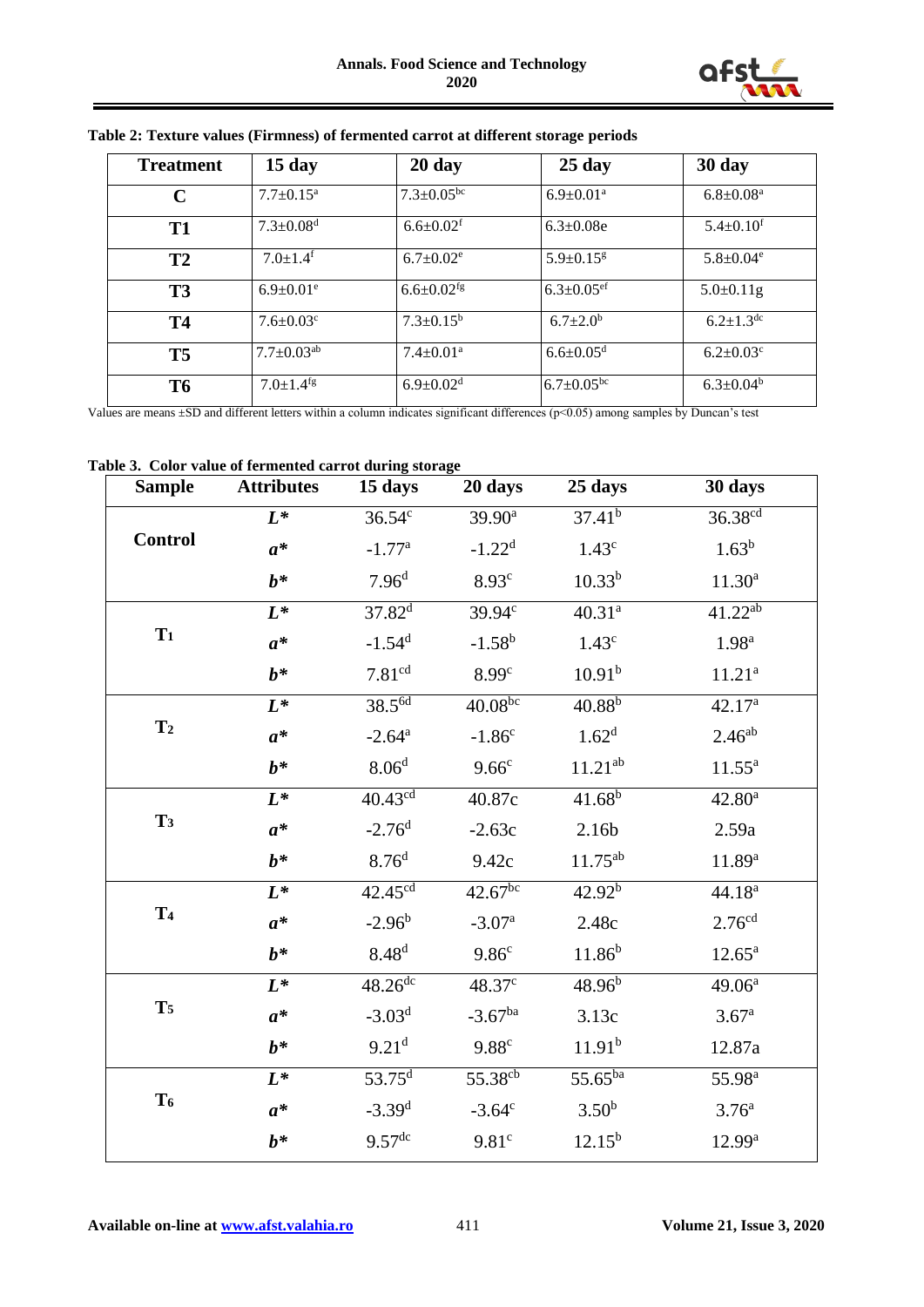

## **Texture**

The values of the texture of control sample and samples treated with microwave and sodium benzoate is presented in the Table 2. All samples showed decrease in firmness during the storage. The texture of the samples treated with sodium benzoate showed the highest decline in firmness during storage. It decreased from 7.3 to 5.4N, 7.0 to 5.8N and 6.9 to 5.0N for the sample treated with 550 ppm 350 and 450 ppm sodium benzoate. However, the microwave treated samples did not show any significant difference in the texture with respective to control sample from 15-day fermentation to a period of 30-day fermentation.

## **Color value of fermented carrot**

The results obtained for the colour value of fermented carrot is shown in the Table (3). From the data it is clear that the value of *L*\* decreased from 36.54 (day15) to 36.38 (day 30) in case of control sample. During the 30 day storage, the *L*\* values of all treated samples increased. However, there is no significant change in *a*\* and *b*\* values between control and treated samples. This result was similar to the previous study on Peruvian carrot (Tribst *et al.,* 2016). It is observed that treated samples could result in a noticeable visual difference in color.

## **4. CONCLUSIONS**

Over acidification of the pickles was a challenging problem in front of food processors. Minimal processing techniques were applied in this perspective in order to minimize this problem and to enhance the storage life for consumer acceptability. Microwave treatments to fermented carrot gave satisfactory bacterial load reduction than sodium benzoate treatment. The present study on controlling the fermentation rate by microwave treatment will serve as a guide in the production of safe fermented foods and to select the better process for future application. However, there is need for the more depth research in this direction for controlling fermentation, extending shelf life of fermented vegetables and improving consumer acceptability.

## **5. ACKNOWLEDGMENTS**

The authors are highly thankful to the Department of Biotechnology, Ministry of Science and Technology (IN), Govt. of India.

## **6. REFERENCES**

- [1] Adams, M., and Mitchell, R. Fermentation and pathogen control: A risk assessment approach. Journal Food Microbiology*,* 79, (2002), 75-83.
- [2] APHA, Compendium of methods for the microbiological examination of foods, 2nd Edn., Washington, DC. American Public Health Association (1984).
- [3] Arenzana, L.G., Pilar, S.L., Patrocinio, G.R., Gutierrez, A.R., Garde-Cerdan T., and Lopez-Alfaro I. Microwave technology as a new tool to improve microbiological control of oak barrels: A preliminary study*.* Journal of Food Control, 30, (2012), 536-539.
- [4] Basu, H.N., Del Vecchio, A.J., Flider, F., and Orthoefer, F.T. Nutritional and potential disease prevention properties carotenoids. Journal of American Oil Chemists Society, 78, (2001), 665- 675.
- [5] Dhanapal, K., Ratnakumar, K., Jasmine, T.J., and chandran, J. Processing chank meat (*Xancus pyrum*) into pickles. Fish Technology, 31 (1994), 188-90.
- [6] Hariharan, B., Singaravadivel, K., and Effect of food grade preservatives on the physiochemical and microbiological properties of coconut toddy during fermentation. Journal of Nutrition and Food Science, 4, (2014), 1-5.
- [7] Jankovic, S.M., Milosev, M.Z., and Novakovic, M.L.J. The Effects of Microwave irradiation on Microbial Cultures. Journal of Hospital Pharmacy, 1, (2014) 02-108.
- [8] Lacroix N., St Gelais D., Champagne C.P., Fortin J., and Vuillemard J.C. Characterization of aromatic properties of old-style cheese starters. Journal of Dairy Science, 93, (2010) 3427-3441.
- [9] Marilley L., and Casey, M.G. Flavors of cheese products: metabolic pathways, analytical tools and identification of producing strains. Journal of Food Microbiology 90, (2004), 139-159.
- [10] Poutanen, K., Flander, L., and Katina, K. Sour dough and cereal fermentation in an nutritional perspective. Food Microbiology, 7, (2009), 693- 699.